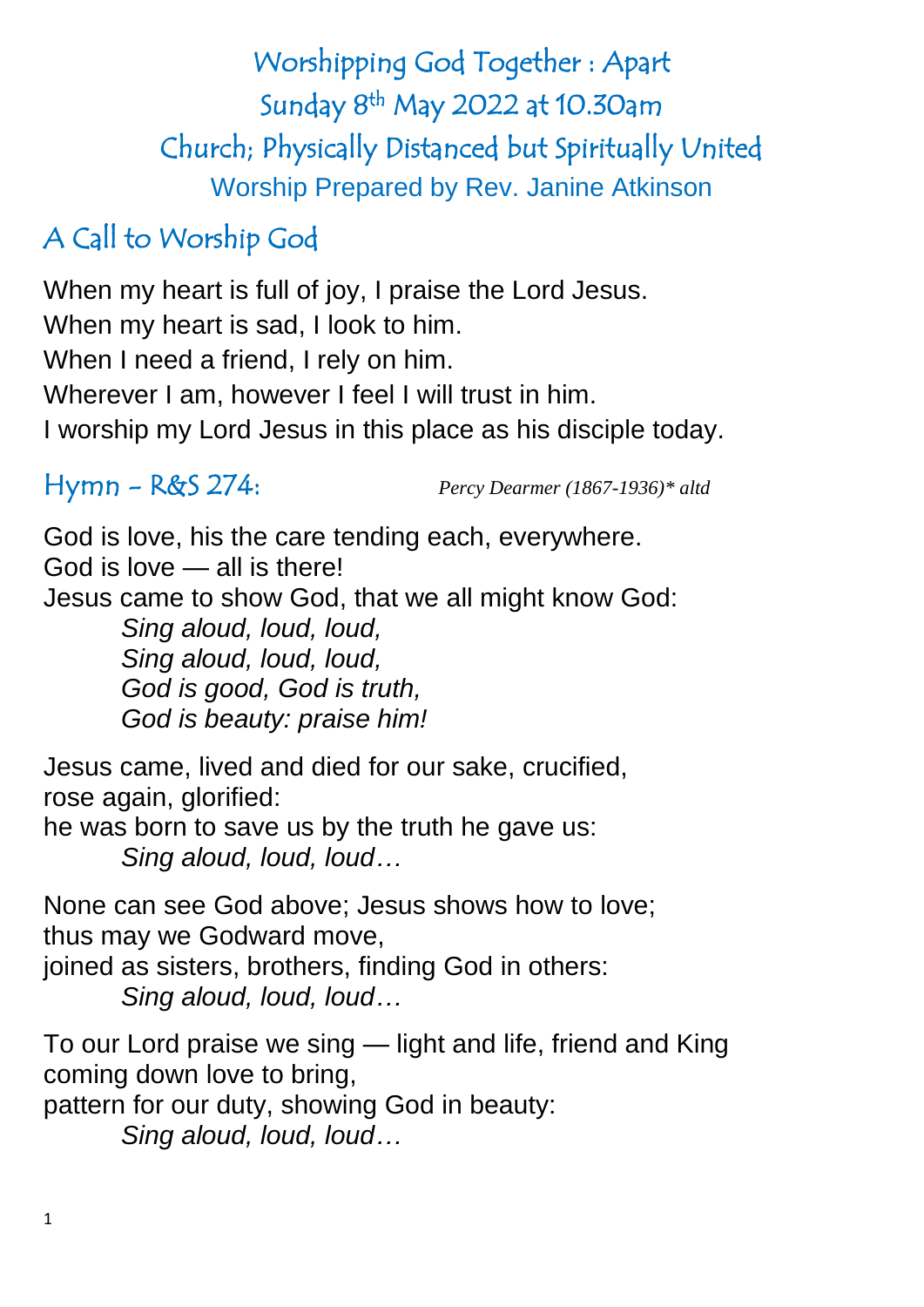## Approaching God in Prayer

With a cloud of worship around me Lord Jesus, I can be content; I can be reassured; I can be confident; I want to share your love, and draw others to your fold – to your praise and glory.

So, Lord Jesus, loving shepherd, be near to me. Jesus, good shepherd, watch over me. Jesus, caring shepherd, be gentle with me. Jesus, consoling shepherd, walk with me. Jesus, commissioning shepherd, help me to watch over others: to be gentle with others – and to walk with them in your name.

I ask you to help me to listen to your word and reflect; listen to others and respond; listen to the cries of the world and react – so that no one should cry alone, and everyone can rejoice in your love.

I ask you to forgive me, Lord, when I turn away from those whose tears I am afraid of; whose grief I have not wanted to share; whose pain I have not wanted to see. Forgive me, and give me the courage to be silent where there are no words; to be supportive when there is no easy way ahead; and to always carry the hope of Christ in my heart – wherever my journey takes me. Amen

I say the prayer that Jesus taught us:- Our Father who art in heaven…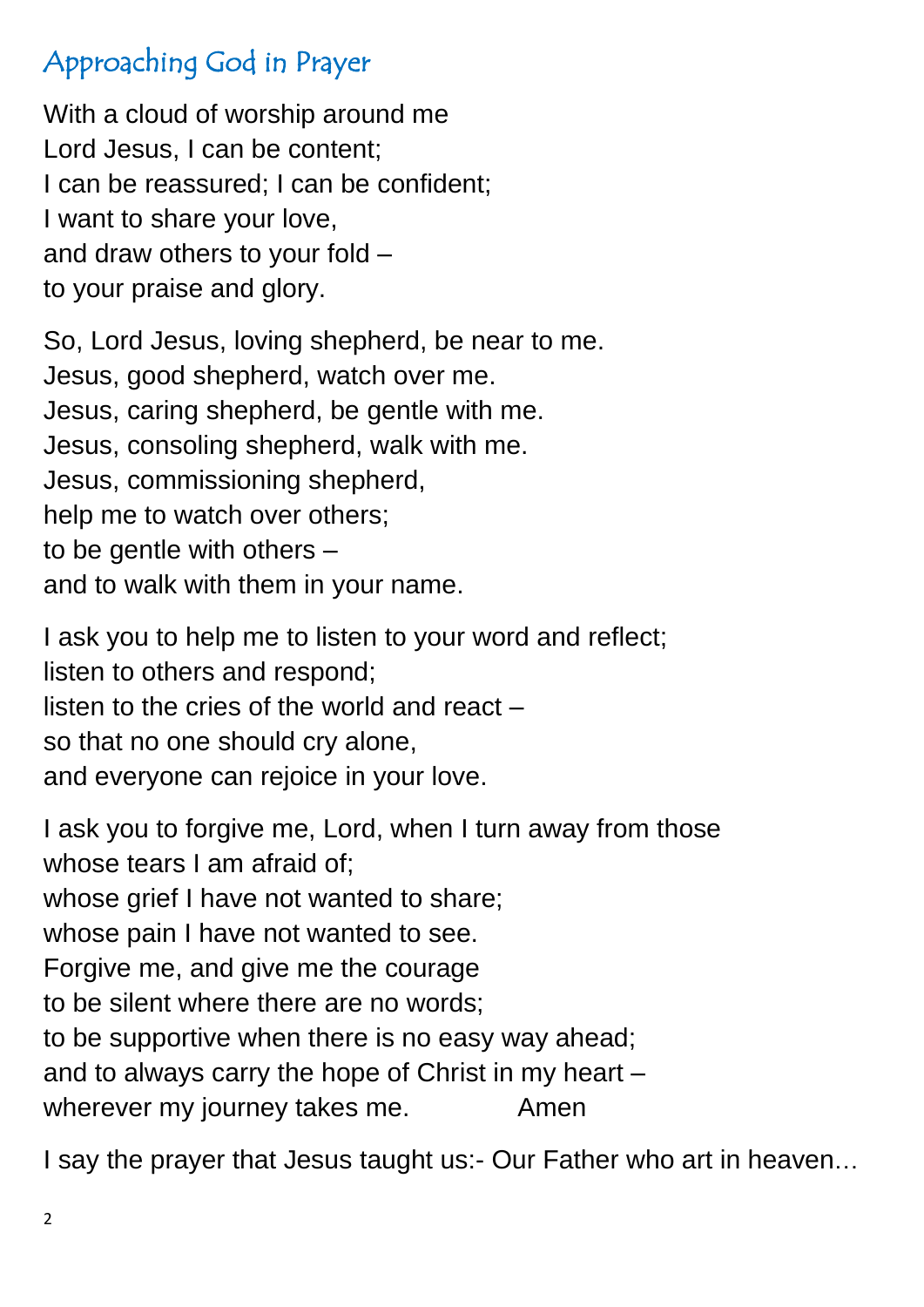#### Setting the Scene

There are lots of situations in life that make us want to cry.

I invite you to think about someone you are weeping over, someone who is sad, or someone whose predicament makes you sad, or perhaps think of a situation you know of that makes you sad.

In a time of quiet, hold that person or that situation in prayer before God, imagine yourself cradling them in your arms.

*Keep a silence..............*

Psalm 56 verses 8 – 10 tell us:

**<sup>8</sup>** Lord God, you know how troubled I am; you have kept a record of my tears. Aren't they listed in your book? **<sup>9</sup>** The day I call to you, my enemies will be turned back.

Because I know this: God is on my side —

**10** the Lord, whose promises I praise.

Lord God, just as we have held these people in prayer before you, imagined them cradled in our arms,

we ask you to hold them in your cradling arms.

Your tenderness enfolds them now.

Your knowing presence has seen their struggle

and counted their tears… and our tears.

You are for us - and we put our trust in you.

Amen

#### *Keep a silence................*

Now read about how Peter - that's the disciple Simon Peter responded to sadness and grief one day. 'Listen' for God's word…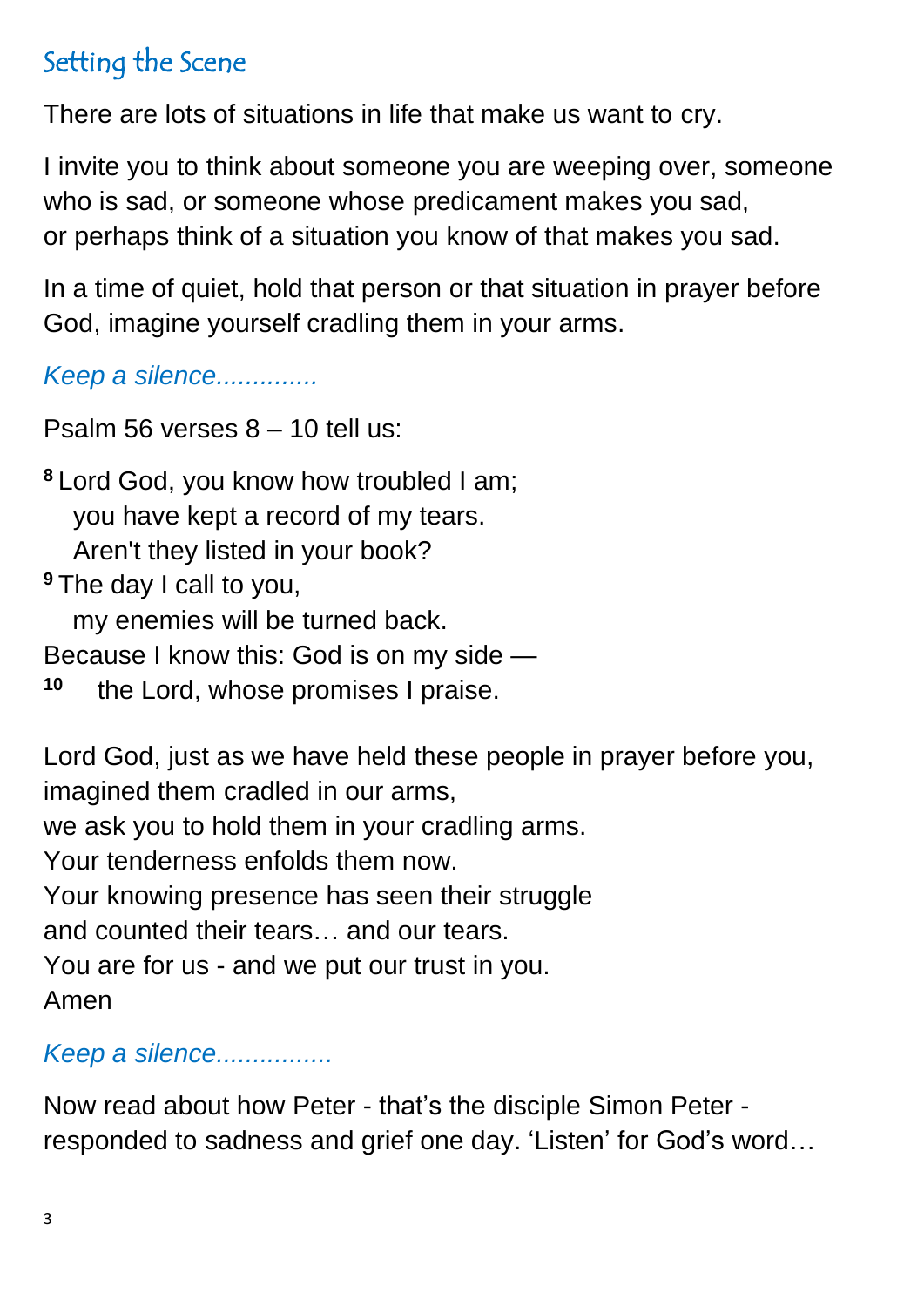# Bible Reading - Acts 9: 36 – 43 **Peter in Lydda and Joppa**



**<sup>36</sup>** Now in Joppa there was a disciple whose name was Tabitha, which in Greek is Dorcas. She was devoted to good works and acts of charity.

**<sup>37</sup>** At that time she became ill and died. When they had washed her, they laid her in a room upstairs. **<sup>38</sup>** Since Lydda was near Joppa, the disciples, who heard that Peter was there, sent two men to him with the request, 'Please come to us without delay.' **<sup>39</sup>** So Peter got up and went with them; and when he arrived, they took him

to the room upstairs. All the widows stood beside him, weeping and showing tunics and other clothing that Dorcas had made while she was with them. **<sup>40</sup>** Peter put all of them outside, and then he knelt down and prayed. He turned to the body and said, 'Tabitha, get up.' Then she opened her eyes, and seeing Peter, she sat up. **<sup>41</sup>** He gave her his hand and helped her up. Then calling the saints and widows, he showed her to be alive.

**<sup>42</sup>** This became known throughout Joppa, and many believed in the Lord.

**<sup>43</sup>** Meanwhile he stayed in Joppa for some time with a certain Simon, a tanner.

*Note: The word 'saints' means Christians – just like you and me.*

This hymn tells the story about another time when Peter acted in Jesus' name and worked a miracle.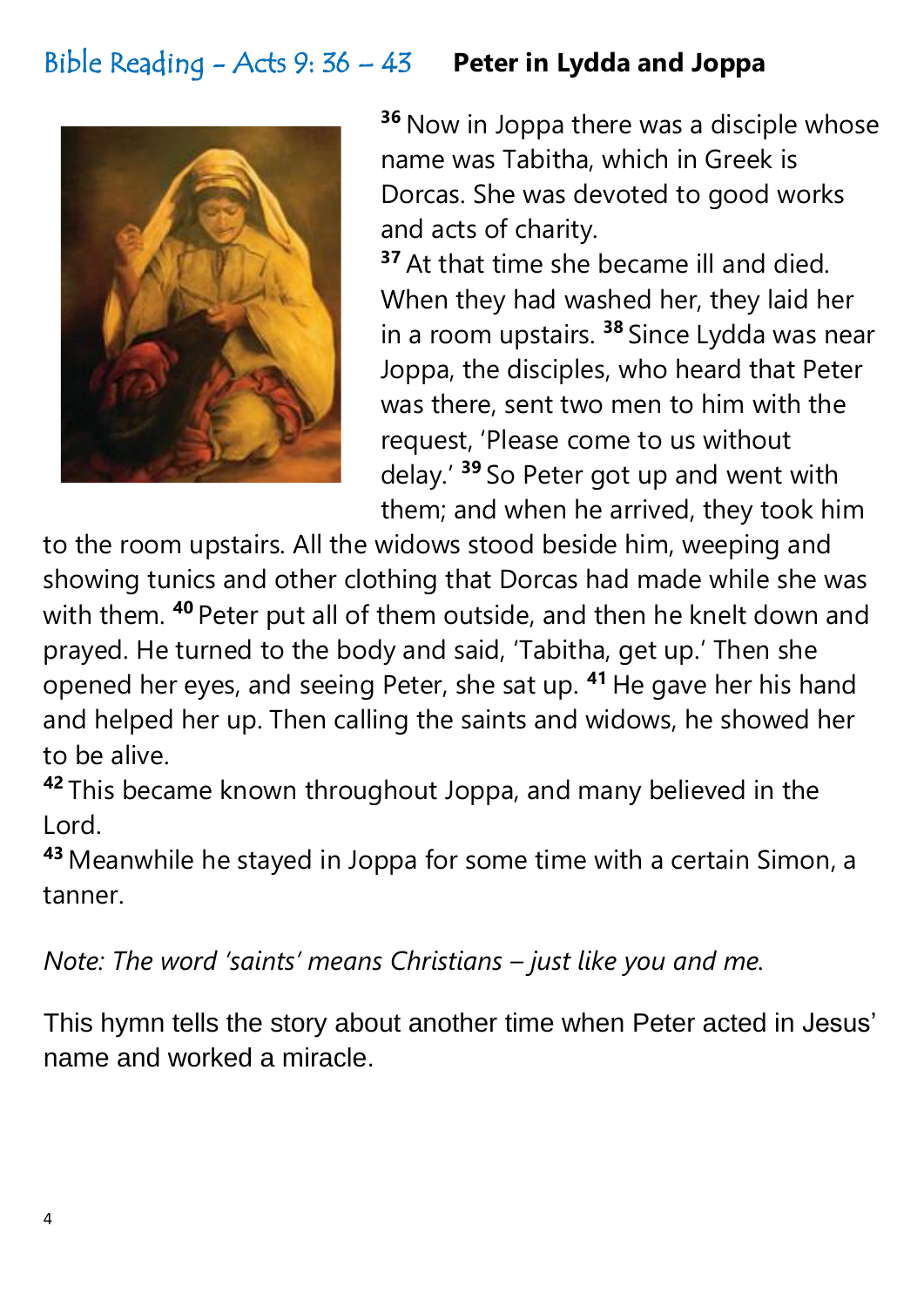#### Hymn - MP 598: *Anon: Copyright Control*

Peter and John went to pray, they met a lame man on the way; he asked for alms and held out his palms, and this is what Peter did say;

'Silver and gold have I none, but such as I have give I thee. In the name of Jesus Christ of Nazareth, rise up and walk!'

> *He went walking and leaping and praising God, walking and leaping and praising God. 'In the name of Jesus Christ of Nazareth, rise up and walk!'*

## Reflections

When I was looking for images of Dorcas on the internet, I discovered that the world of sewing is rich with Dorcas! There was an image of a 1950's advert for Dorcas Fabrics; Dorcas pins; Dorcas thimbles; Dorcas sewing machines and a Dorcas Society - a local group of people, usually based in a church, with a mission



of providing clothing to the poor. No prizes for guessing that Dorcas Societies are named after the Dorcas of the story told in Acts.



One Dorcas society was founded in the Isle of Man in 1834, as part of the community's thanksgiving for being spared from an outbreak of cholera. Other Dorcas Societies were established by missionaries in the Americas in the early 1800s. Beatrice Clugston founded the Glasgow Royal Dorcas Society in 1864.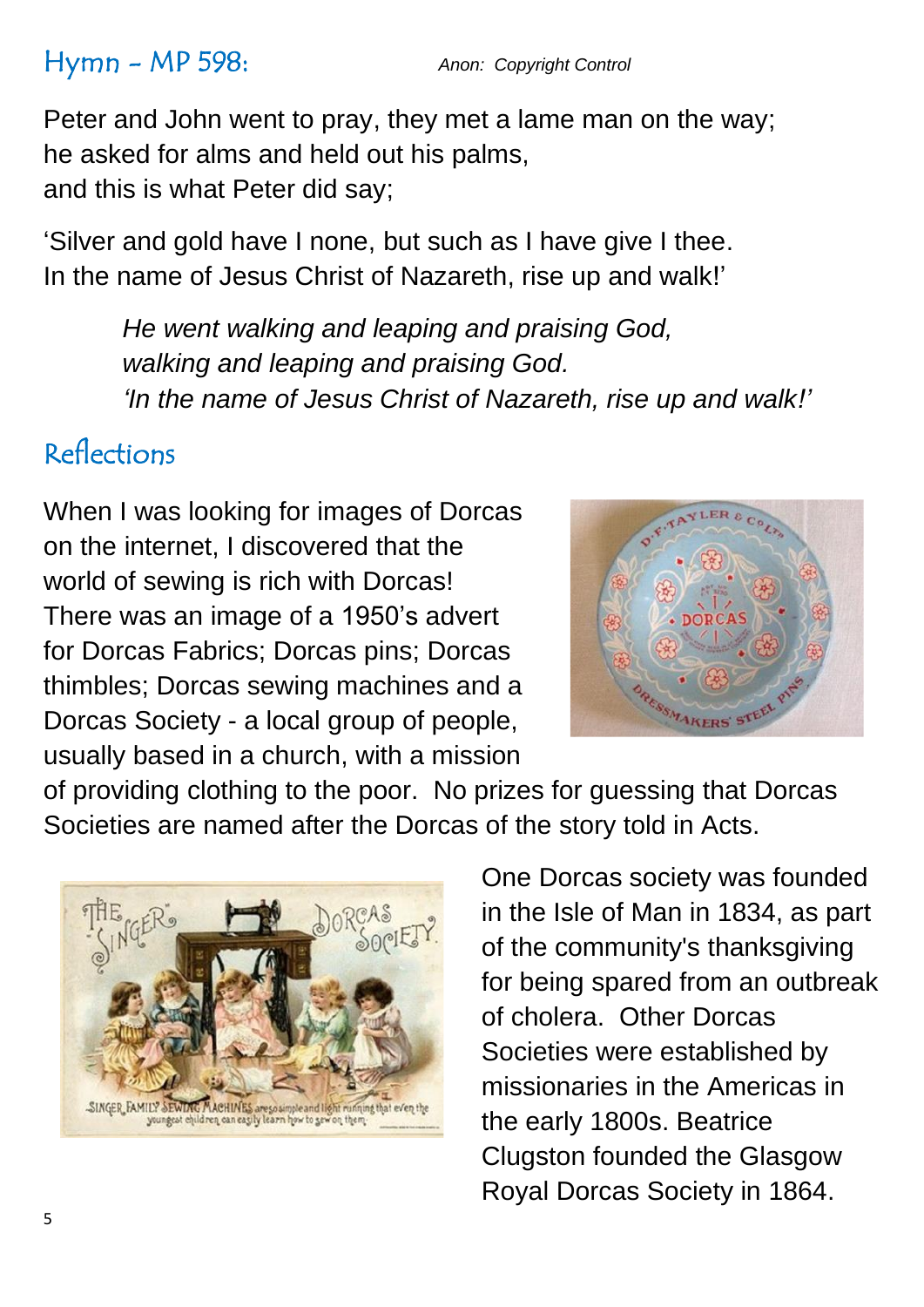And apparently one English Dorcas society in Sydenham met during five Tuesdays in Lent, producing 166 garments in one year.

Dorcas Societies were at their height in the 1800s, but there are still Dorcas societies around the world, providing clothing amongst other things for people in need.

Now a friend of mine used to say "we are all unequally gifted", and he was right. Some people can pick up a pattern, and produce the item pictured on the pattern cover - Ta dah!



I am not at all gifted like Dorcas, or many people I know, in sewing or knitting - or any such handiwork. Many people have tried, but none have been able to teach me to sew, knit, or crochet. A few years ago, Janet Virr, from Heckmondwike URC took up the challenge. She told me it's impossible to get crochet wrong. Well, I tried and I did OK with the first row I crocheted a worm! But it went downhill from there. I kept going wrong and Janet kept unravelling it, and I'd

pick it up again. For the umpteenth time, I told her I'd gone wrong again and she set out to unravel it – again – she took one look at it and said (in her best and kindest teacher voice). 'O Janine, you've invented a new stitch!' So, I can't pick up a pattern and copy it.

Now, Dorcas is one of the less-known women of the Bible - she only appears in those few verses in Acts chapter 9, but in a short, few sentences, we can get an idea of who she was. She was a Christian woman a follower of Jesus, and the only woman in the New Testament explicitly called a Disciple, who helped widows by making clothes for them.

6 Perhaps Dorcas was involved in the cloth trade. Perhaps she provided the new church's widows with much-needed clothing. Widows were a particularly vulnerable group in a 1<sup>st</sup> Century world in which most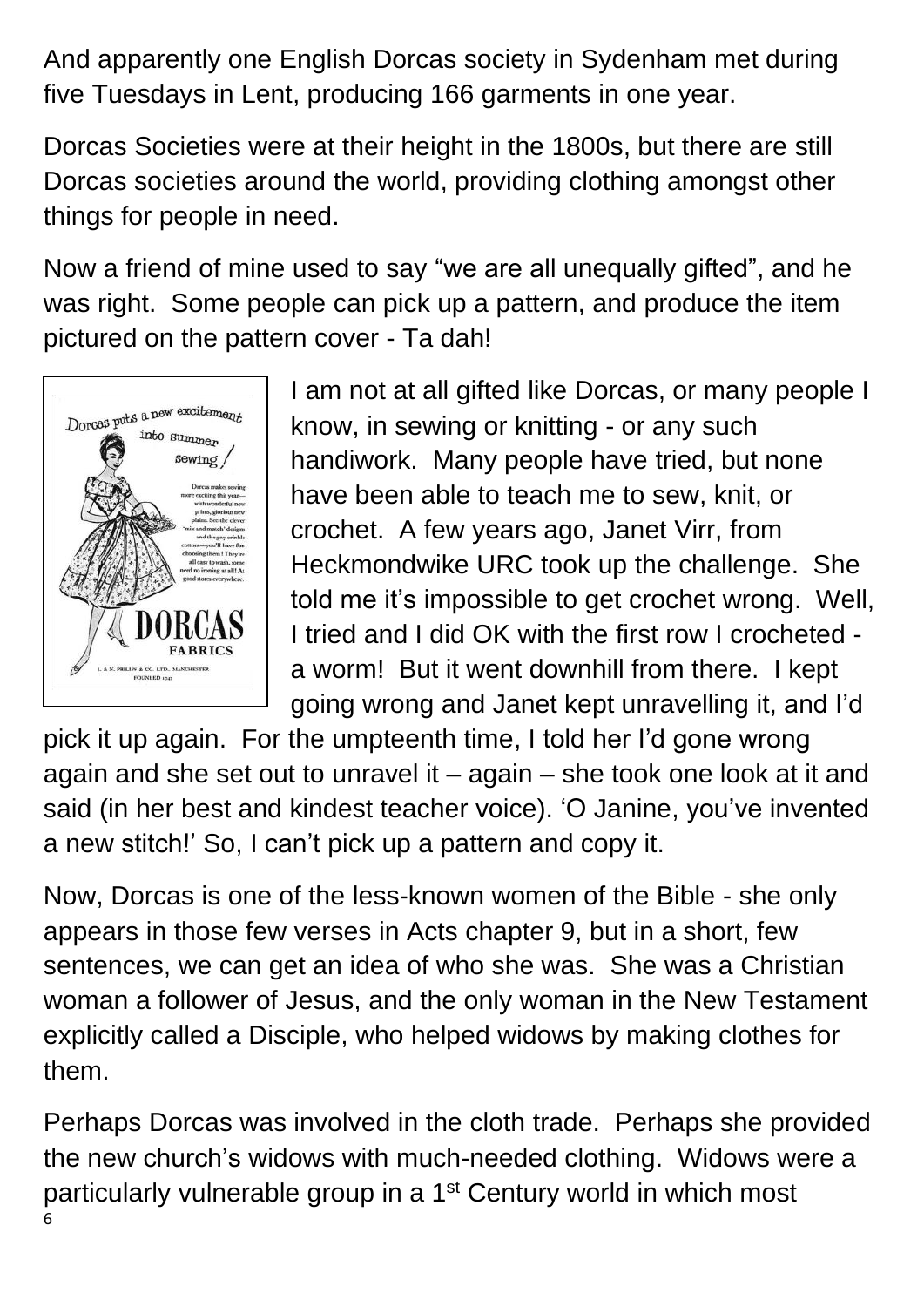women were economically dependent on men. Earlier in the book of Acts we were told that in the Jerusalem church, the neglect of Greekspeaking widows in the mixed-language community was a cause for concern *(Acts 6.1).*

Dorcas's life of 'good works and acts of charity' provides an example of pastoral care that complements Peter's own life of caring. Peter's base is in Jerusalem, but his ministry of shepherding Jesus' flock takes him to Samaria and now Judea.

He is summoned to the coastal town of Joppa, because Joppa's disciples are distressed at the death of one of their number, their beloved Dorcas (also known as Tabitha – both words mean 'Gazelle'). By the time Peter arrives in Joppa, Dorcas is ready to be buried.

His action to remove the mourners from 'the room upstairs' reminds us of Jesus in the house of Jairus – although the crowds gathered there to mourn his daughter's death were more cynical.

Peter repeats Jesus' 'get up', adding only the name of the deceased. And she sat up, and Peter showed her to be alive!

Peter did what he had seen Jesus do. But, where Jesus tried to limit publicity, Peter encouraged the good news to spread.

This brief story, told without fuss, shows Peter the shepherd feeding Jesus' flock by healing, consoling and guiding. The renewing power of the risen Jesus reaches through Peter now and extends beyond its beginnings in Galilee.

I wonder, does this kind of healing reach forward into our own day? Reports of similar occurrences invite careful scrutiny, not least because we now know that the boundary between life and death is not always clear-cut.

But some elements of this story will always be welcomed without question, particularly the timely and compassionate way that Peter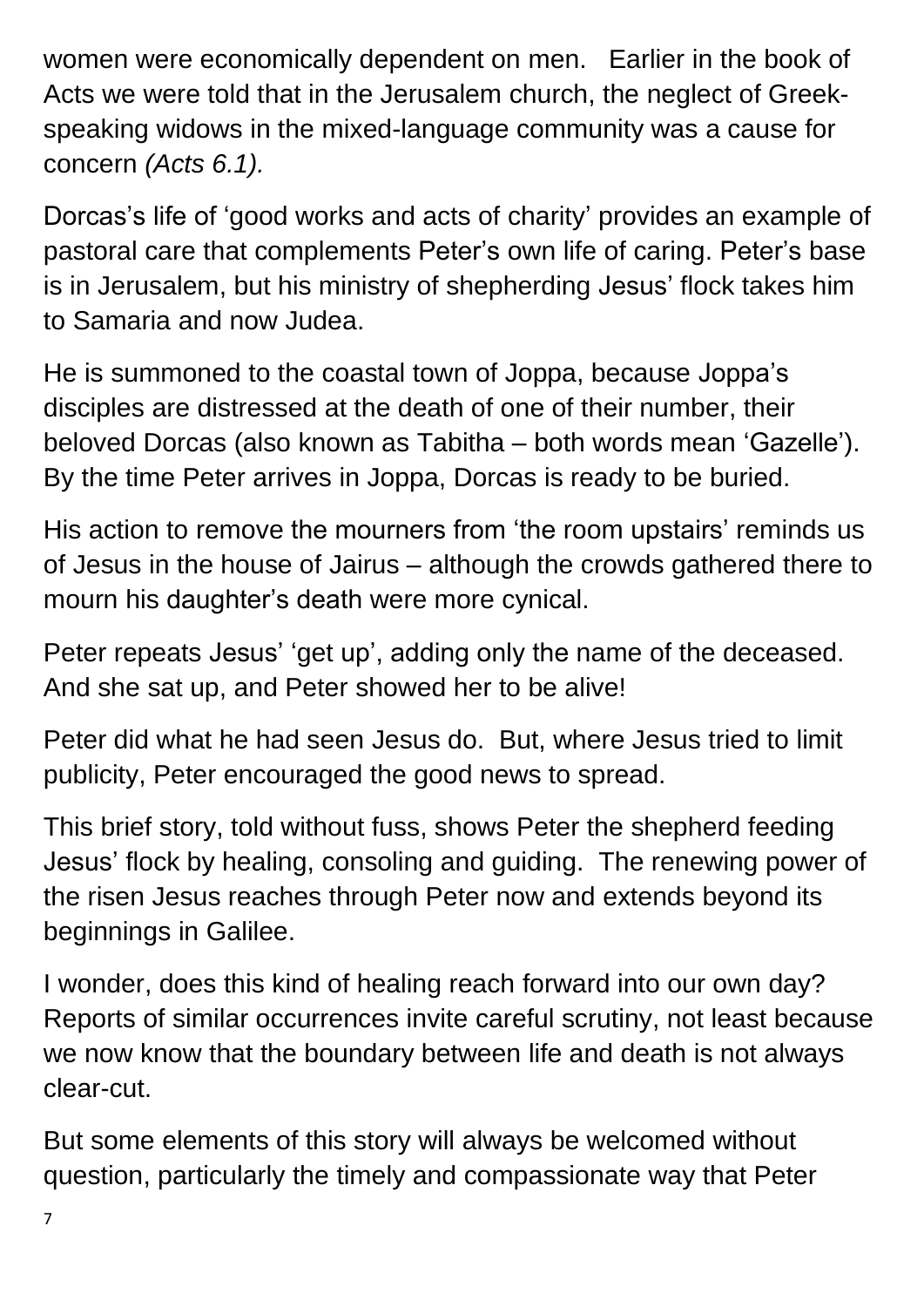surrounds death and grief with prayer. Peter prayed, and only after he had prayed did he follow the example of Jesus, restoring Dorcas to life – just as Jesus had raised the centurion's slave and Jairus' daughter.

Think about Dorcas again. I imagine her as the kind of missionary who teaches poor women how to self-support and at the same time passing on the Gospel, through the life she leads, through the good things she does for them, and through telling them about Jesus.

Jesus was the 'pattern' for Peter's caring and for Dorcas's caring – as he is for us too.

It's well known that I can't follow a knitting, or a crocheting, or a sewing pattern, but I *am* called, as are *you*, to follow Jesus' pattern for life – that's what he calls us to do.

There are a number of gifts brought to bear in this story – Dorcas who does practical good works; Peter who prays and heals; Simon who offers hospitality and even two problem-solving messengers who fetch Peter.

As my friend says, we are all unequally gifted, but we are all called to use our different gifts to build people up, not to knock them down. We are called to use our gifts to build Christ's Church, Christ's representative body on earth – God's people – not a building but a living and diverse group of people working for the kingdom of God – here and now.

I wonder, are we good at fostering all the gifts available or potentially available, within our Churches? Do we seek people out, as the messengers sought Peter? Do we encourage those with special gifts to use them? On the other hand, do we ever discourage the use of gifts that seem to lie outside our comfort zones, are there gifts that challenge us?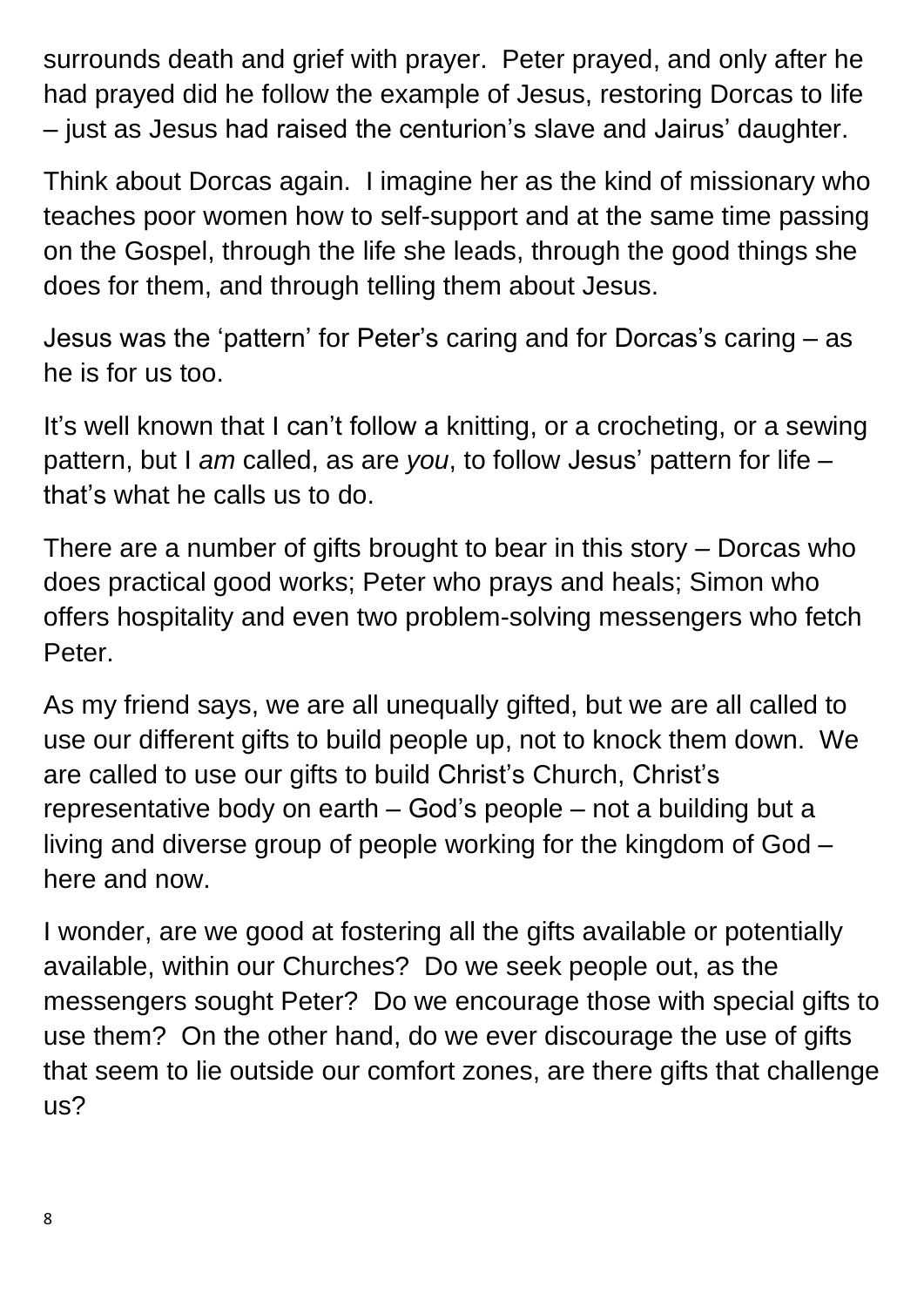Does the story have anything to say about priorities? Is healing more important than making practical provision for the well-being of others? Are some gifts thought to be more 'spiritual', more worthy, more holy?

They are not. The Church is sustained by the exercise of many gifts in mutual support?

So, perhaps there are things to learn from this passage about working together, sharing and respecting the diverse gifts of others, whether male or female; young or old: friends or strangers?

The task for us is to use our gifts and to challenge ourselves to step out of our comfort zones so that, like Peter and Dorcas we can follow the pattern Jesus has left for us, as his Disciples?

Jesus gave us a pattern for living life that we are to follow as we use our individual gifts to walk Jesus' way today – wherever we are.

Amen

Hymn - R&S 500: *Charles Wesley (1707-88) altd.*

Jesus, united by thy grace and each to each endeared, with confidence we seek thy face, and know our prayer is heard.

Help us to help each other, Lord, each other's cross to bear, let all their friendly aid afford and feel each other's care.

Touched by the lodestone of thy love, let all our hearts agree, and ever toward each other move, and ever move toward thee.

To thee, inseparably joined, let all our spirits cleave; O may we all the loving mind that was in thee, receive.

This is the bond of perfectness, thy spotless charity; O let us, still we pray, possess the mind that was in thee.

# Holding the World in Prayer

9 Lord, you have called us all to be disciples. We know that you can work through us, if we let you.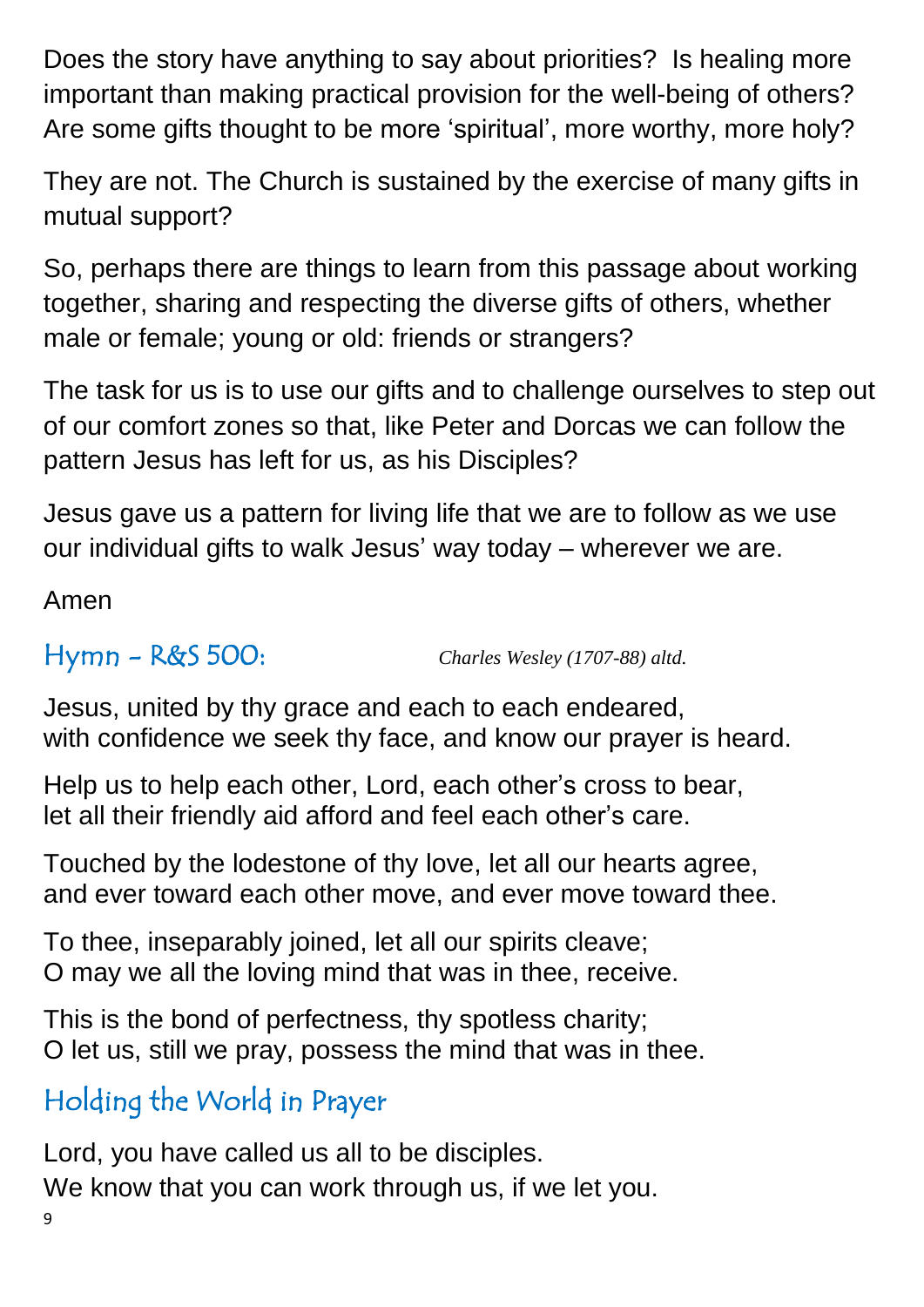Show us what you want us to do. Show us where you want us to be. Teach us to listen so we hear your instructions. May we be servants, ready to do your will. May your will be done, Lord God. May we do as you ask with all our hearts.

Lord, you have given each of us different tasks. Don't allow us to be envious of each other's gifts. Show us instead what it is that each of us can do for you. Show us how to be useful in the way you have designed. Teach us to listen with real humility. Let us be servants, ready to do your will. May your will be done, Lord God. May we do as you ask with all our hearts.

In the power of the Spirit, and through Jesus our Saviour, we ask you Lord God for healing and love to come to all people.

God of love, we pray for healing for your Church. We ask for unity between all Christian people; that our divisions may be set aside so that we work together for the furtherance of your kingdom. Hear our prayer, loving God.

God of love, we pray for healing for our world.

We ask for people of every, race and language to recognise that we discover your will for us through justice, reconciliation and peace.

Especially we pray for the people of Ukraine and for wisdom for the leaders of all those countries offering them – and all refugees – shelter, medical care and hospitality Hear our prayer, loving God.

God of love, we pray for healing within our community. We ask that all the threads of our community are joined together by our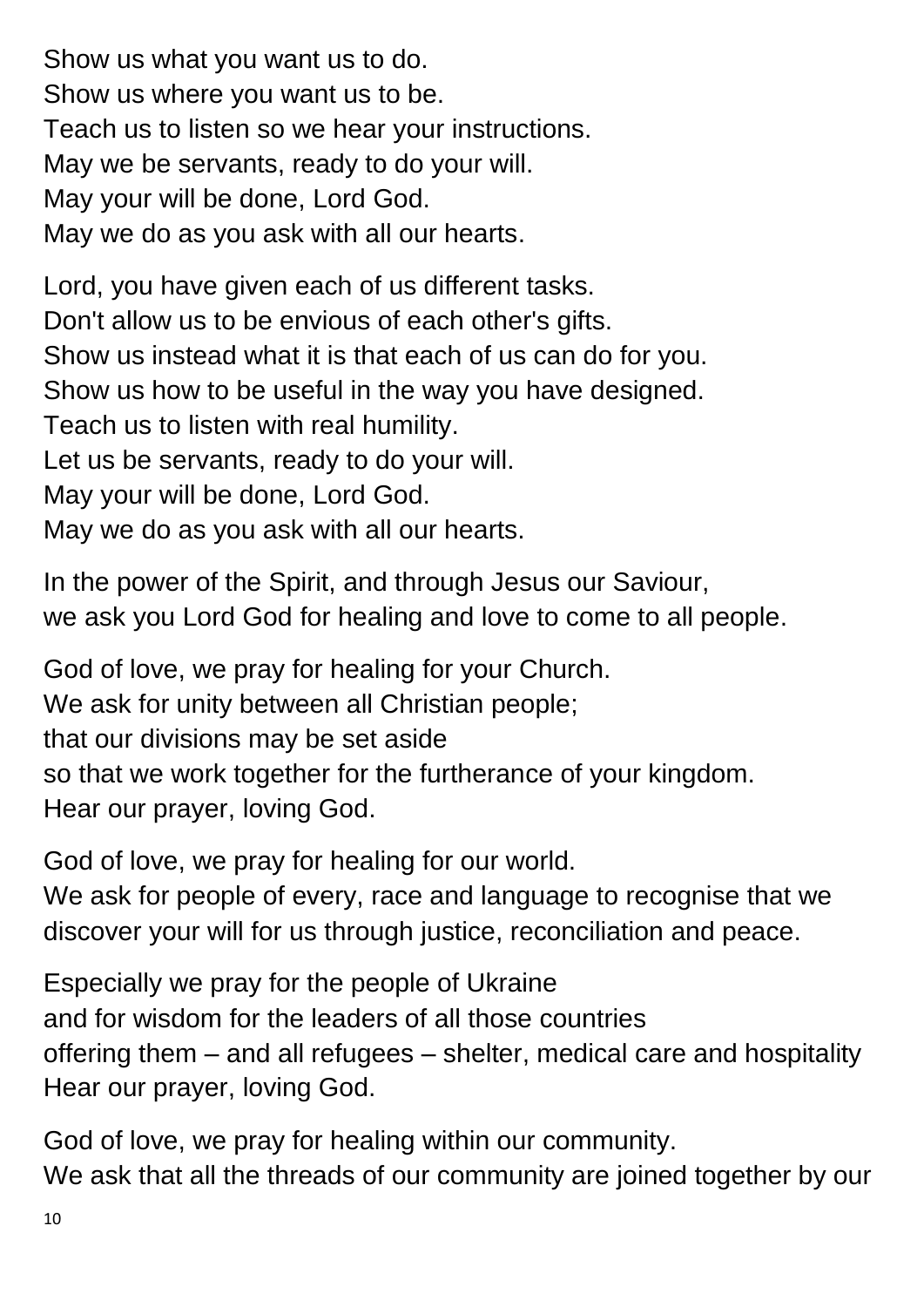common bonds, regardless of background, culture or age so that a rich and beautiful fabric can be woven for the world. Hear our prayer, loving God.

God of love, we pray for healing within our homes. We ask that wherever families are divided you will mend broken relationships so that your love will be experienced by all. Hear our prayer, loving God.

God of love, we pray for healing amongst the sick. We ask that those who are sick, in body, mind or spirit will feel your presence and your peace. and that their lives will be transformed. Hear our prayer, loving God.

God of love, we pray for those who are bereaved. We ask that your grace will bring them comfort in their need and consolation in their sorrow.

And we pray for all who are grieving

For those mourning the loss of their land; their home; their identity. For those mourning the loss of their dignity, or their independence, or their understanding or their memory.

For those mourning the loss of their health,

or their mobility, or their strength.

Hear our prayer, loving God.

God of love, who restores and reconciles people,

breaking the bonds of sin and death;

be with us and make us whole so that we may live in your love and peace throughout our lives.

We ask these prayers through Christ, our faithful shepherd.

Amen.